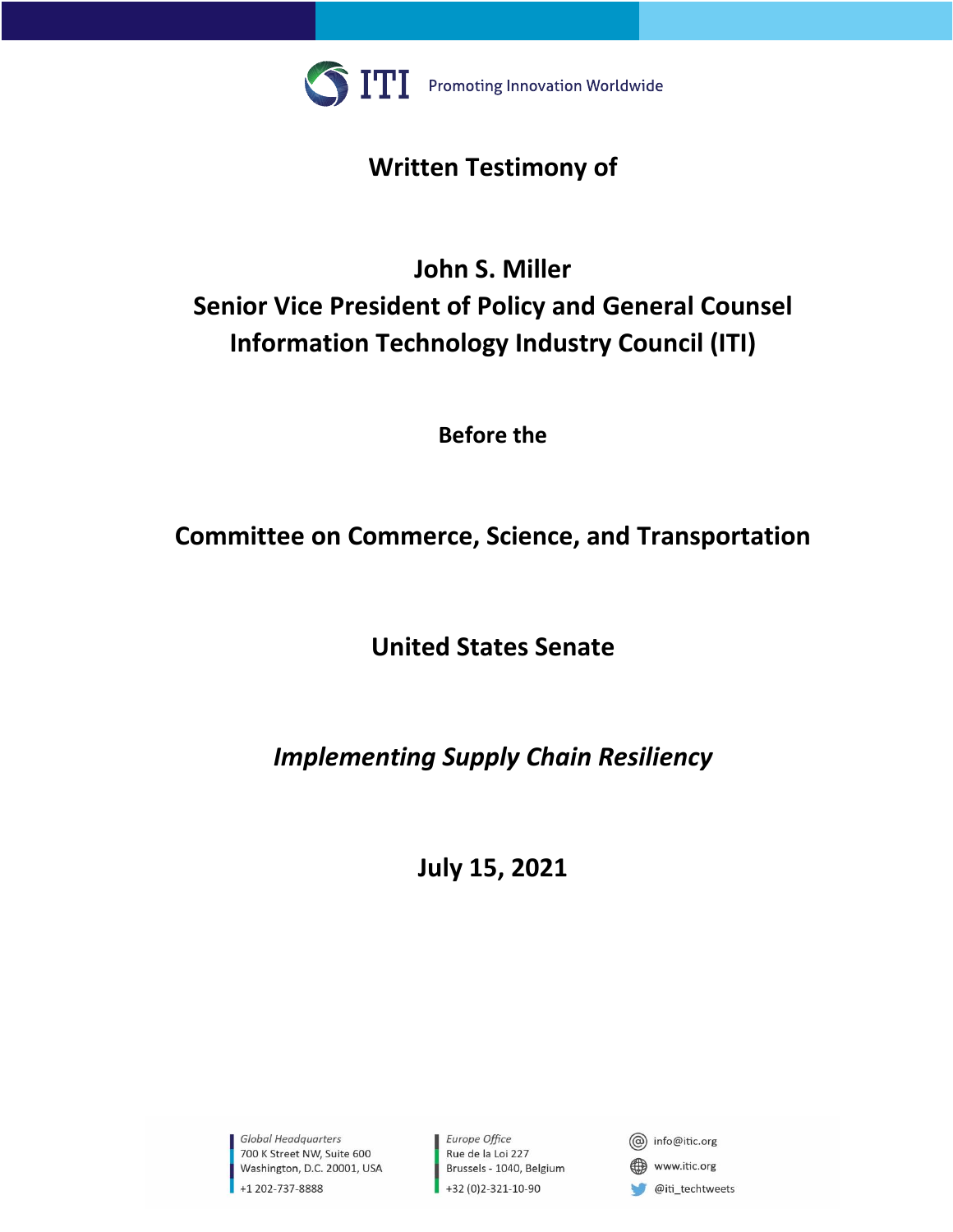#### **Written Testimony of John S. Miller Senior Vice President of Policy and General Counsel Information Technology Industry Council (ITI)**

#### **Before the Committee on Commerce, Science and Transportation United States Senate**

#### *Implementing Supply Chain Resiliency*

#### **July 15, 2021**

Chair Cantwell, Ranking Member Wicker, and Distinguished Members of the Committee on Commerce, Science and Transportation, thank you for the opportunity to testify today. I am John Miller, Senior Vice President of Policy and General Counsel at the Information Technology Industry Council (ITI).<sup>1</sup> I have deep experience working on public-private supply chain policy initiatives in the United States, including serving as the current Co-chair of the Cyber and Infrastructure Security Agency (CISA)-sponsored Information and Communications Technology Supply Chain Risk Management Task Force (ICT SCRM Task Force)<sup>2</sup> as well as Vice Chair of the of the Information Technology Sector Coordinating Council (ITSCC).<sup>3</sup> I am honored to testify before your Committee today on the important topic of *Implementing Supply Chain Resiliency*. The global information and communications technology (ICT) industry respects and takes seriously the U.S. government's (USG) obligation to address the resiliency of global supply chains, including the ICT supply chain. We believe the USG and industry must work together, along with partners and allies, to achieve the trusted, secure, reliable, and resilient global supply chains that are a necessary priority for protecting national security and are also an indispensable building block for supporting competitiveness, innovation, and economic growth. We welcome the Committee's interest and engagement on this subject.

<sup>&</sup>lt;sup>3</sup> The [Information Technology Sector Coordinating Council \(IT SCC\)](https://www.it-scc.org/) serves as the principal entity for coordinating with the government on a wide range of critical infrastructure protection, cybersecurity and supply chain risk management activities and issues. The IT SCC brings together companies, associations, and other key IT sector participants, to work collaboratively with the Department of Homeland Security, government agencies, and other industry partners. Through this collaboration, the IT SCC works to facilitate a secure, resilient, and protected global information infrastructure. Visit [https://www.it](https://www.it-scc.org/)[scc.org](https://www.it-scc.org/) to learn more.



tic.org

 $1$  The Information Technology Industry Council (ITI) is the premier global advocate for technology, representing the world's most innovative companies. Founded in 1916, ITI is an international trade association with a team of professionals on four continents. We promote public policies and industry standards that advance competition and innovation worldwide. Our diverse membership and expert staff provide policymakers the broadest perspective and thought leadership from technology, hardware, software, services, manufacturing, and related industries. Visit https://www.itic.org/ to learn more.

<sup>&</sup>lt;sup>2</sup> The ICT Supply Chain Risk Management (SCRM) Task Force—sponsored by CISA's National Risk Management Center [\(NRMC\)](https://www.cisa.gov/nrmc)—is the United States' preeminent public-private supply chain risk management partnership, established in response to these realities and entrusted with the critical mission of identifying and developing consensus strategies that enhance ICT supply chain security. The Information Technology Sector Coordinating Council and Communications Sector Coordinating Council are co-chartering entities of the Task Force along with NRMC. Visit [https://www.cisa.gov/ict-scrm](https://www.cisa.gov/ict-scrm-task-force)[task-force](https://www.cisa.gov/ict-scrm-task-force) to learn more.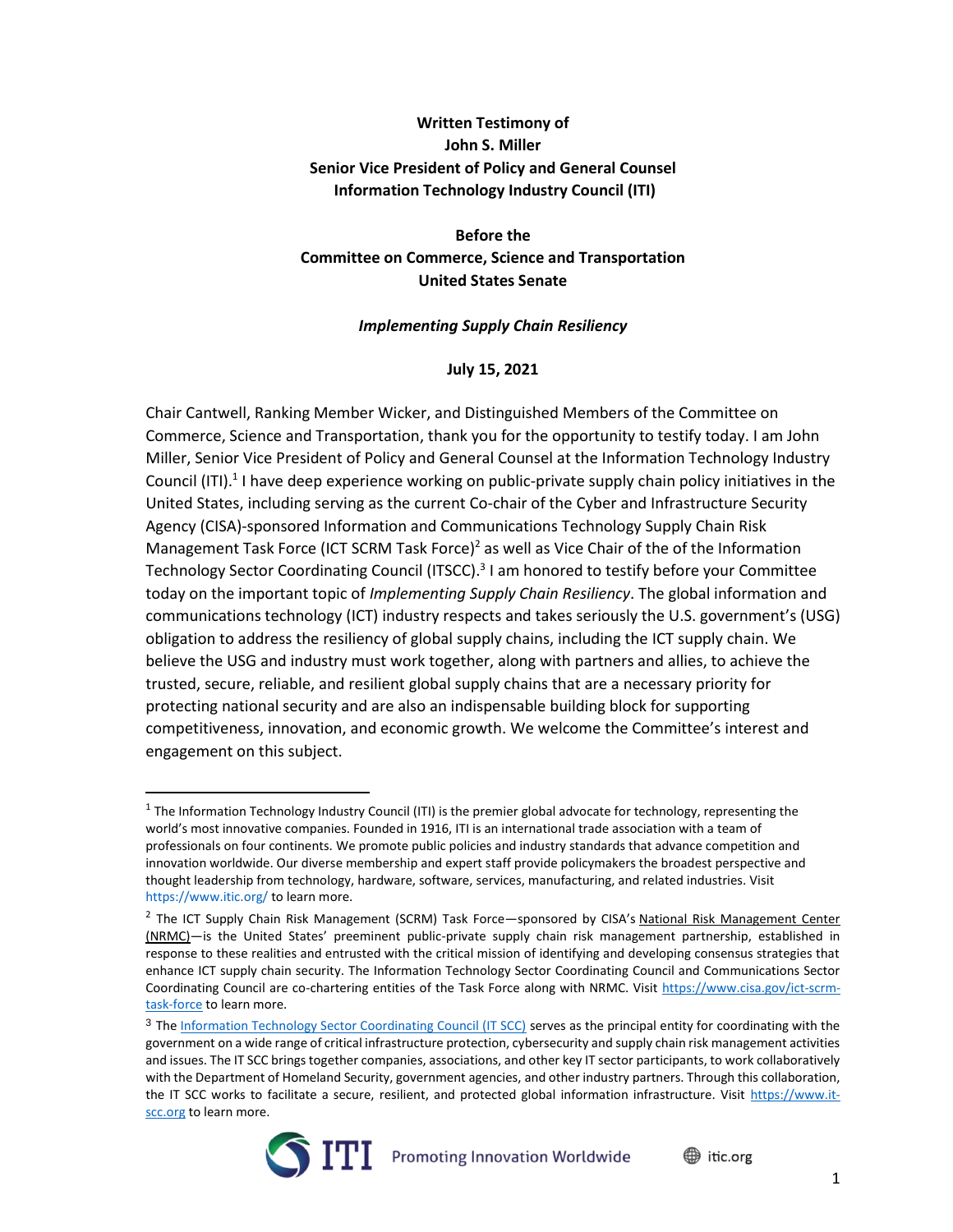ITI represents 80 of the world's leading ICT companies.<sup>4</sup> Most of ITI's members service the global market via complex supply chains in which technology is developed, made, and assembled in multiple countries, and service customers across all levels of government and the full range of global industry sectors, such as financial services, healthcare, and energy. Thus we acutely understand the importance of ensuring the resiliency of global ICT supply chains as not only a global business imperative for companies and customers alike, but as critical to our collective national and economic security. As a result, our members have devoted significant resources, including expertise, initiative, and investment in cybersecurity and supply chain risk management efforts to create a more secure and resilient Internet ecosystem, inclusive of ICT supply chains.

Last month, ITI welcomed the Senate's passage of the *U.S. Innovation and Competition Act (USICA)* as critical to helping the United States remain competitive on the international stage by prioritizing and expanding essential investments in research, development, and technological advancement. USICA takes important steps to expand U.S. innovation leadership, including key measures to help build a strong ecosystem for developing advanced technologies and creating new jobs in communities across the country. ITI was particularly pleased that the bill provides robust funding for the *CHIPS for America Act (CHIPS)* to boost U.S. investments in the semiconductor ecosystem – including promoting a strong, skilled workforce for advanced manufacturing, strengthening the semiconductor supply chain, and increasing U.S. manufacturing capacity – all of which are essential for U.S. economic and national security.

We were similarly pleased to commend the White House's publication of the final report stemming from the 100-Day Reviews under Executive Order 14017 on *America's Supply Chains (ASC EO)* just a couple of days after *USICA's* passage, which signaled the Biden Administration's commitment to building trusted, secure, and resilient supply chains and echoed some of USICA's key proposals. Importantly, the administration outlined a clear vision to strengthen U.S. semiconductor leadership, including efforts to address research and development, increase manufacturing, and build a skilled workforce, a forward-looking and complementary approach to enhance economic competitiveness and bolster national security. Together, these mutually reinforcing steps taken by the administration and Congress hold the promise of making the U.S. – and ultimately global – supply chains stronger and more resilient, advancing U.S. competitiveness, and harnessing U.S. innovation.

Of course, acknowledging the pressing global supply chain resiliency challenges laid bare by the COVID-19 pandemic and crafting sound policies to address them does not necessarily guarantee the successful execution of those policies. So the key question – as the subject of this hearing foreshadows – is how can we most effectively implement recent Congressional and administration policies to improve supply chain resiliency?

I will focus my written testimony on four areas bearing on this question: (1) **the importance of a strategic, holistic and coordinated approach to addressing supply chain resiliency** including the need to prioritize public-private collaboration; (2) a discussion of **the Biden Administration's emerging approach to supply chain resiliency and the relevant provisions of USICA**; (3) **the U.S. Department of Commerce's (Commerce) increasingly important role in supply chain resiliency and security, and its recent track record of implementing supply chain policy initiatives**, including various taskings from the prior administration; and (4) **recommendations for how Commerce and** 

<sup>4</sup> See ITI membership list at: https://www.itic.org/about/membership/iti-members

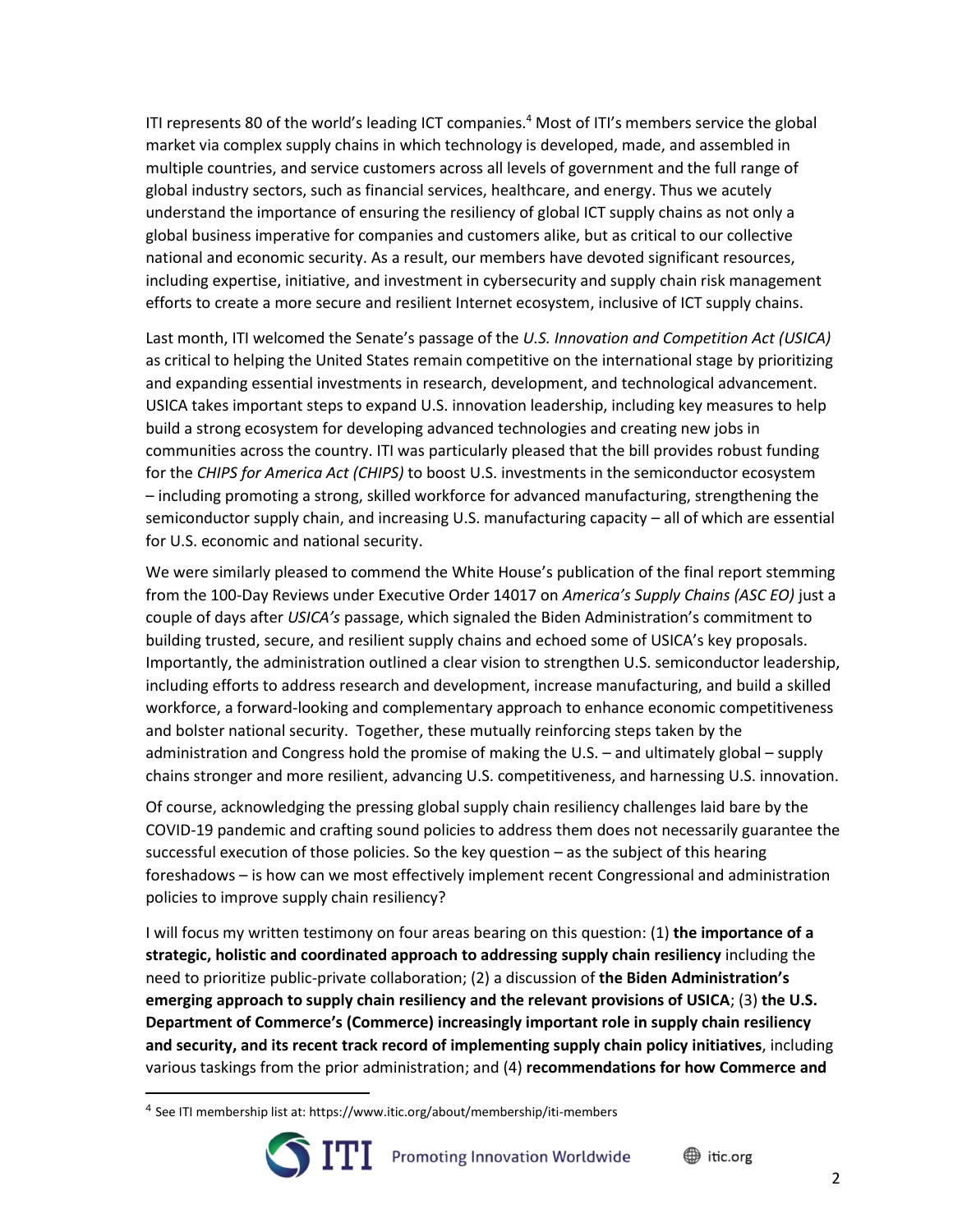**the USG more broadly can most effectively implement supply chain resiliency going forward**.

## 1. A Strategic, Holistic and Coordinated Approach is Foundational to Implementing Supply Chain Resiliency

While supply chain resiliency is not a new topic, particularly for large technology companies managing sophisticated global supply chains, the heightened U.S. policymaker focus on supply chain resiliency and security over the past few years is unprecedented, as evidenced by the more than 30 active federal supply chain security and resiliency measures inventoried by the ICT SCRM Task Force since late 2018. The palpable impacts of the COVID-19 pandemic on global supply chain resiliency further intensified the focus on this issue. The increased policy attention on supply chain issues prompted ITI earlier this year to prominently feature recommendations regarding supply chain security and resiliency in our *Policy Memo for the Biden-Harris Administration and 117th Congress*<sup>5</sup> and issue a set of *Supply Chain Security Principles*<sup>6</sup> intended to lay out strategic considerations to guide U.S. policymakers tackling these issues in 2021 and beyond.

Although supply chain security and resiliency are not one and the same, they are closely related insofar as national security (including cybersecurity), trustworthiness, availability and competitiveness are all facets of the broader term resiliency, and ITI's recommendations are applicable across both concepts.

Our recommendations noted the change in administrations and a new Congress offered the opportunity for a strategic review of U.S. supply chain security and resiliency policy to develop a more coherent, streamlined, and effective long-term approach, consistent with the holistic assessment of the ICT and other industrial base supply chains called for by the *ASC EO*.

Key pillars of ITI's recommendations in this regard have consistently included the following:

**Pursuing a holistic, streamlined, coherent, and strategic approach to supply chain resiliency and security policy.** The federal government's ability to provide consistent regulatory approaches and supply chain security guidelines is critical to securing the U.S. innovation economy and ensuring supply chain resiliency. ITI shares the concerns of members of this Committee regarding threats to global ICT supply chains, which implicate cybersecurity, national security, economic security, and U.S. competitiveness. However, these legitimate concerns have too often manifested in uncoordinated, inconsistent approaches across various departments and agencies. We have encouraged the establishment of a lead agency on supply chain risk management to manage a coordinated and effective approach to varied and disparate activities occurring at all levels of government.

**Promoting a thoughtful, harmonized, risk-based, evidence-driven approach to supply chain resiliency policy to facilitate transparency and predictability.** The approach to supply chain security over the last several years has primarily focused on country-of-origin, particularly China, which has led to an over-reliance on this attribute and short-circuited more fulsome risk analysis. While country-of-origin is one risk factor bearing on supply chain security as well as resiliency, it

5 See ITI's *Policy Memo for the Biden-Harris Administration and 117th Congress: Advancing Innovation to Make the U.S. More Globally Competitive* at https://www.itic.org/documents/general/ITI\_CompetitivenessMemo\_Final.pdf.

<sup>6</sup> See ITI's *Supply Chain Security: Principles for Strategic Review* at

https://www.itic.org/policy/ITI\_SupplyChain\_Principles2021.pdf.

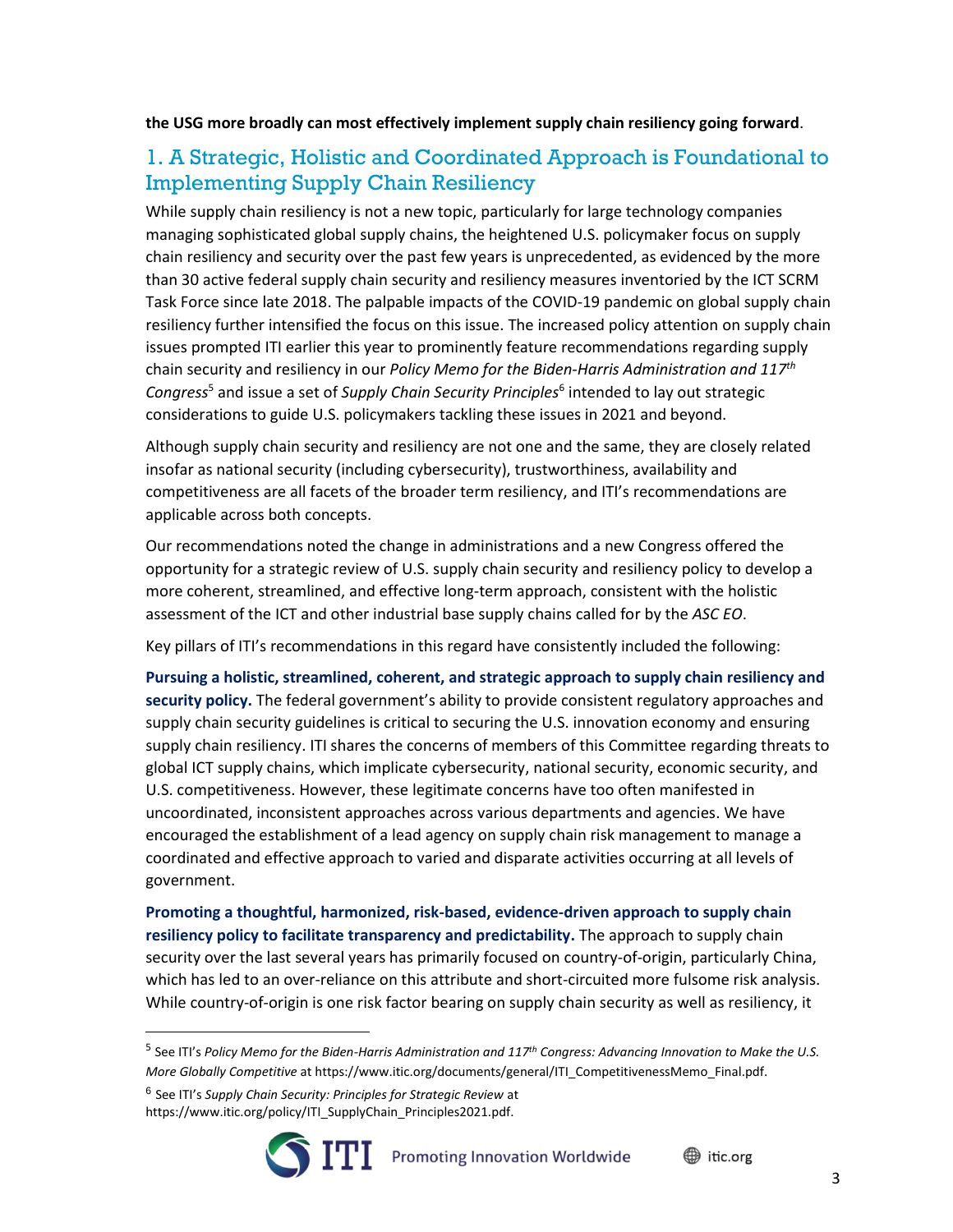should not be the sole and dispositive factor animating U.S. supply chain policy, or in determining trustworthiness. It is noteworthy that the ICT SCRM Task Force working group on Threat Assessment catalogued a total of 188 supplier-related threats, with country of origin being just one. A successful supply chain resiliency strategy must widen the aperture to consider a full array of relevant threats and considerations, not only to address identifiable, material, concrete national security risks directly tied to actionable threats articulated in USG intelligence or vulnerability assessments, but also to consider other facets of resiliency including supply chain resiliency investments, U.S. competitiveness, availability and domestic manufacturing capacity, and workforce development.

**Designing measures to advance and protect U.S. national security objectives without putting American competitiveness at risk.** Lack of clarity in scope and process in any rulemaking, legislation, or other policy mechanism makes for an uncertain business environment and threatens the ability of companies to compete with foreign companies not subject to U.S. or similar foreign requirements. Overbroad policy approaches or approaches that duplicate or conflict with existing mechanisms, such as those embodied in the prior administration's *Executive Order on Securing the Information and Communications Technology Supply Chain* (*ICTS EO*), stifle U.S. innovation, technological leadership, and competitiveness. Members of this Committee should seize the opportunity to advance supply chain security policy approaches that are not only compatible with but drive global policymaking norms.

**Collaborating closely with industry including leveraging industry resources and expertise.** ITI's members understand we cannot tackle current and future supply chain challenges on our own, and that industry and government share responsibility to facilitate the global competitiveness of the U.S. technology sector and other critical sectors. Public-private partnerships and other multistakeholder approaches are essential to addressing supply chain resiliency and security. Government and industry often have access to unique information sets – only when this information is shared can all relevant stakeholders see the complete picture. These partnerships are essential to 1) identify potential threats; 2) understand how and whether the risk can be managed; and 3) determine what actions should be taken to address risks without yielding unintended consequences.

ITI has consistently encouraged *U.S. policymakers to leverage the existing ICT SCRM Task Force as a focal point for public-private collaboration on supply chain security***.** The Task Force has brought together subject matter experts from the private sector and from across the USG, including multiple Commerce stakeholders, and has produced several actionable tools and other work products that can be used by industry and government to address supply chain security challenges, including related to information-sharing, threat modeling, procurement, vendor attestation and small and medium-sized businesses' unique needs. The administration should look to this established public-private mechanism for creative, actionable solutions, and should prioritize implementing and operationalizing Task Force products across the USG and incentivizing their promotion and uptake across the critical infrastructure community. I have been honored to serve as a co-chair of the Task Force on behalf of the IT sector since its inception, so I speak from personal experience in pointing out that the Task Force has focused on many of the same issues prioritized in USICA, and in recommending the Task Force as a good model for Commerce to emulate as it seeks to implement new programs such as the nascent Supply Chain Disruptions Task Force.

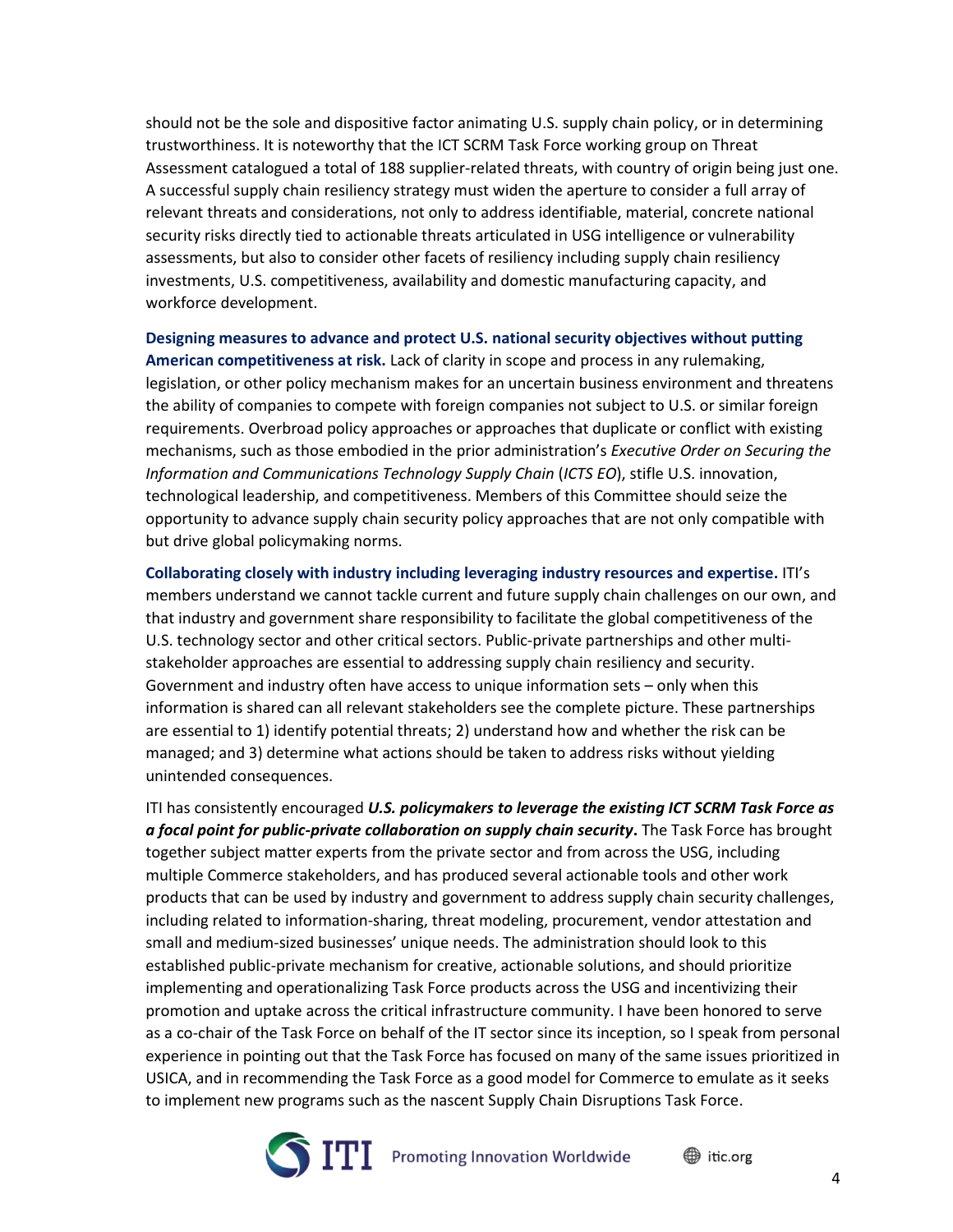ITI has also advocated for inclusion of other key tenets in any strategic approach to supply chain resiliency, including **viewing supply chain risk management through the lens of trustworthiness**  and **prioritizing bi-directional sharing of supply chain risk information.**

### 2. The Emerging U.S. Policy Approach to Supply Chain Resiliency as Reflected in *USICA/EFA* and the *100-Day Report*

ITI is pleased that both the Biden Administration and Congress have taken on board many of our policy recommendations in charting a broader, more holistic, and strategic approach to improving supply chain security and resiliency, as illustrated by both the *Building Resilient Supply Chains, Revitalizing American Manufacturing, and Fostering Broad-Based Growth: 100-Day Reviews Under Executive Order 14017* (*100-day Report*) under the *ASC EO* and the supply chain provisions in *USICA*.

*ASC EO* **and the 100-Day Report.** The *ASC EO* embraces the type of broader, holistic approach we have been advocating for the past few years, which balances important national security considerations with other considerations such as U.S. competitiveness. ITI particularly welcomed the *100-Day Report's* conclusions and recommendations on semiconductors, which tracked closely with several of ITI's recommendations offered in response to Commerce's RFI on the 100-day semiconductor review. We welcome the Biden Administration's commitment to building trusted, secure, and resilient supply chains, and we support its plan to realize that goal. Importantly, the administration outlined a clear vision to strengthen U.S. semiconductor leadership, including efforts to address research and development, increase manufacturing, and build a skilled workforce.

*Support for CHIPS Funding*. The 100-Day Review calls for \$50 billion to fund the *CHIPS* and outlines additional steps to increase the domestic semiconductor manufacturing capacity and strengthen the U.S. technology workforce through STEM and training for semiconductor manufacturing. It also encourages enhanced cooperation with global partners and allies to ensure the stability of the global semiconductor supply chain. This forward-looking incentive will enhance economic competitiveness and bolster national security.

*Request for a Supply Chain Resiliency Fund*. We support the recommendation stemming from the 100-day Report which calls on Congress to fund the Supply Chain Resiliency Program proposed under the *Endless Frontiers Act* (*EFA)*, a part of *USICA*. This program, which requires close collaboration with the private sector, would help to formalize the ongoing activities taking place under the *ASC EO*, which are imperative to strengthening supply chain resiliency. While we appreciate the effort to provide needed liability protections to spur the sharing of supply chain risk information (SCRI) as part of the program, we also believe these protections could be further strengthened, as further articulated below.

*Supply Chain Disruptions Task Force*. We welcome the administration's plan to work with industry to develop a coordinated, streamlined, and holistic long-term approach to address semiconductor supply chain issues in a coordinated and holistic manner. The ICT SCRM Task Force provides a preeminent model in this regard, and we recommend synchronizing the efforts of this newly proposed Task Force with it to avoid duplication and leverage potential synergies that may result.

*Collaboration on the Year-Long ICT Assessment*. As the administration undertakes the longer-term assessment of the ICT industrial base, we continue to encourage close collaboration with the private sector to understand how it views the ICT supply chain, what it views as critical, where it

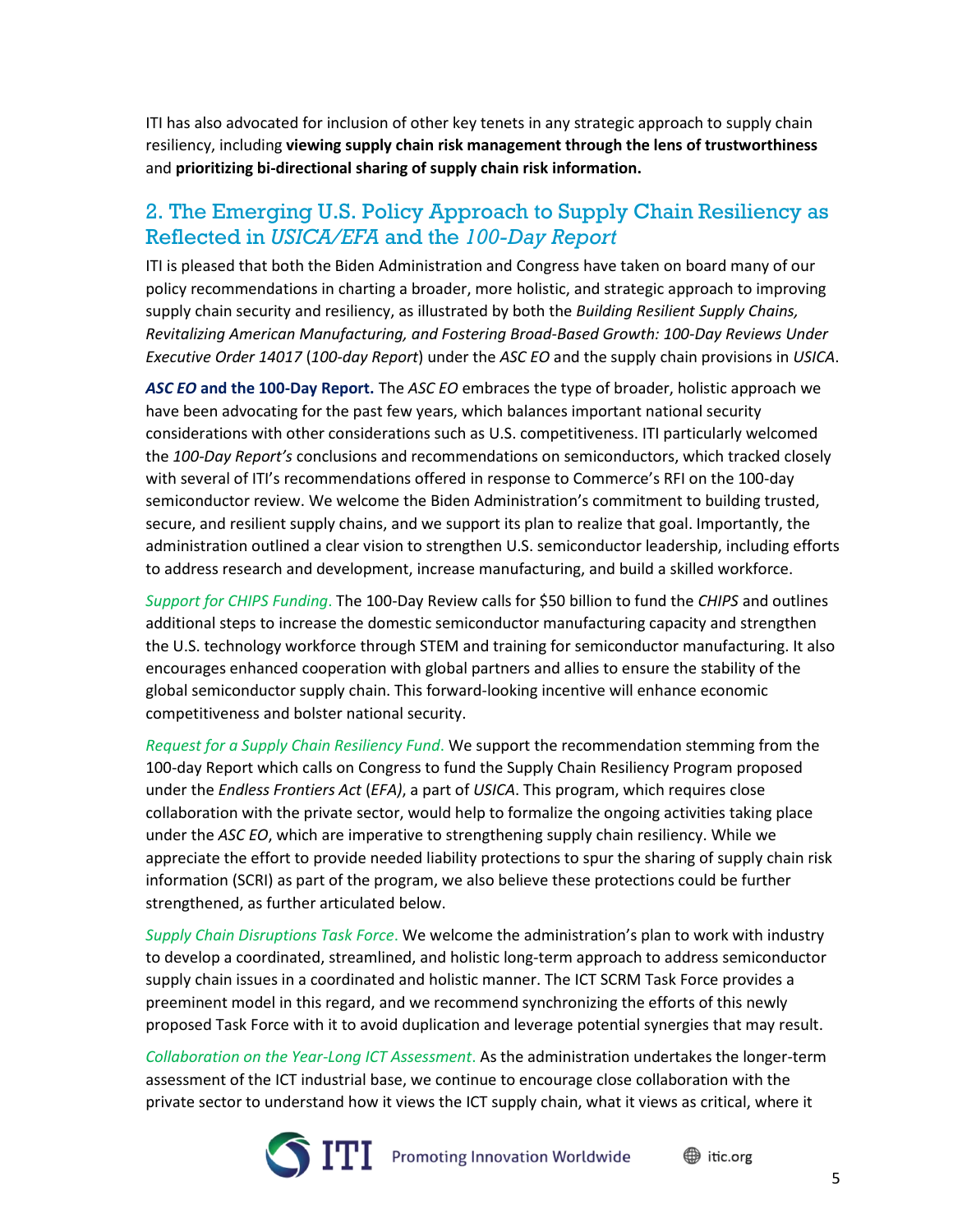sees gaps, and how government can best provide support. The ICT SCRM Task Force has been pleased to assist in the early stages of this assessment, as further explained below.

**USICA/EFA Supply Chain Provisions.** As stated previously, ITI commended the Senate's passage of USICA as providing a much-needed prioritization and expansion of critical investments in research, development, and technological advancement, including in the critical areas of semiconductor manufacturing, and addressing supply chain resiliency more broadly. A few key provisions include:

*Emergency Appropriations for CHIPS and ORAN Funding*. The emergency appropriations to fund provisions within *CHIPS* and the *Utilizing Strategic Allied Telecommunications Act* are imperative to maintaining a competitive edge in two technology areas key to U.S. leadership. As such, we are very supportive of the emergency appropriations, which provide an additional \$52 billion to fund the semiconductor programs outlined in the FY2021 NDAA, and \$1.5 billion to fund the Public Wireless Supply Chain Innovation Fund, which will help to support R&D for open architecture, softwarebased networks – technologies which the United States could leverage to address challenges related to vendor diversity that have emerged in recent years.

*Commerce Supply Chain Resiliency Program*. We welcome the proposal to develop a Supply Chain Resiliency Program housed in the Department of Commerce. As has been reiterated throughout the testimony thus far, there is a need for a more streamlined, coordinated approach to supply chain activities and this program would ideally help to achieve that objective. That being said, some of the activities listed under the purview of the Supply Chain Resiliency Program are already being undertaken pursuant to the *ASC EO*, though we appreciate that this program would formalize the review process called for there on a perpetual basis. We are further supportive that the program explicitly includes participation of the private sector in identifying and mitigating supply chain gaps. We also appreciate of the inclusion of liability protections to spur voluntary sharing of SCRI similar to those provided through DHS' Protected Critical Infrastructure Program (PCII), though as explicated below we believe those protections could be further strengthened. To effectively implement this program alongside all the other programs the Commerce Department is currently tasked with implementing, it needs to be appropriately resourced.

*Investments in Manufacturing USA and Manufacturing Extension Partnership*. We appreciate that the *EFA* would seek to quadruple the Manufacturing Extension Partnership program, including adding a specific track for cybersecurity and workforce development. This program has been helpful to manufacturers seeking to grow and we believe sustained funding will continue to help improve supply chain resiliency and U.S. competitiveness. Similarly, we appreciate that additional funding is provided for the Manufacturing USA program, aimed at supporting U.S. leadership in advanced manufacturing through this robust public-private partnership mechanism, another area that will be key to supporting supply chain resiliency.

*Regional Technology Hubs*. Although not strictly a supply chain provision, we welcome funding for the regional technology hubs, which will help increase the geographic diversity of supply chains across the U.S. Such hubs will support innovation, especially among smaller players across the United States, and spur additional workforce development and commercialization activities.

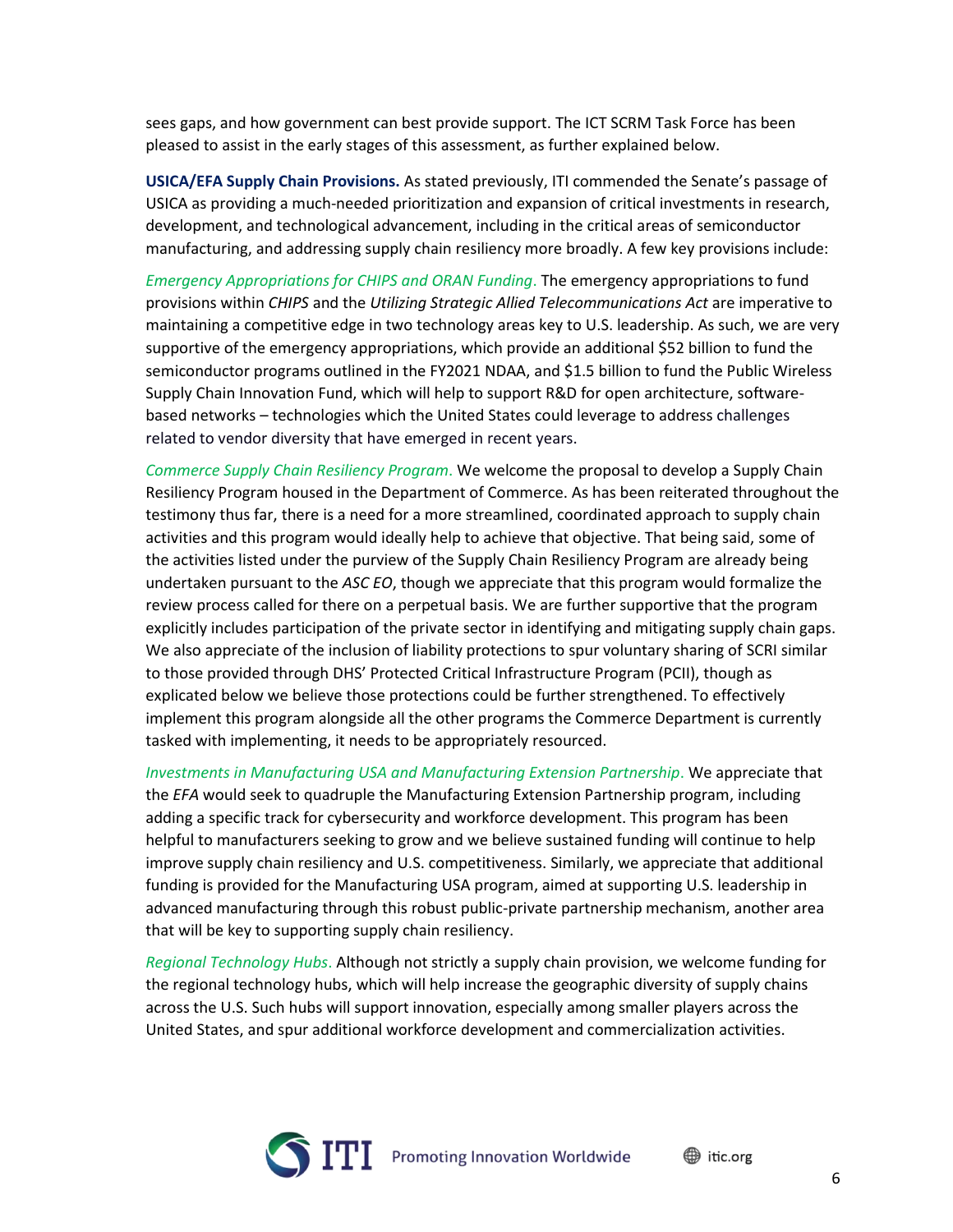## 3. Commerce's Increasingly Important Supply Chain Policy Role and Implementation Track Record to Date

Commerce, as the federal steward of U.S. economic growth, competitiveness, job creation, and opportunity, is a key USG partner to ITI, the tech sector, and industry writ large. Commerce thus must play a central role in helping to make the ICT and other critical supply chains more resilient and secure. However, it cannot and should not be expected to do so alone or in an uncoordinated or ad hoc manner; rather it should continue to leverage its historical role as a convener and partner to industry and should also work closely with interagency partners to solidify the emerging U.S. policy approach to supply chain resiliency, as explained in the previous section.

However, it is important to view the new responsibilities the White House and Senate have proposed adding to Commerce's plate in the context of what has already been a significantly expanded role for Commerce in supply chain security and resiliency during the previous administration.

**Commerce's Implementation Track Record for Supply Chain Policies and Programs Launched During the Prior Administration**. Commerce is currently implementing several supply chain policy activities, rules, programs, and initiatives, including many launched during the last administration. The most significant of these include the following:

*ICTS EO Interim Final Rule (IFR) and Licensing Process.* Commerce bears primary responsibility for implementing the previous administration's ICTS EO, including taskings to finalize an IFR impacting a wide array of commercial ICTS transactions and to establish a new licensing or pre-clearance process applicable to a similarly large number of transactions. At present, the IFR provides the U.S. Secretary of Commerce (Secretary) with broad authority to review practically every single ICTS transaction with any nexus to an identified "foreign adversary," and casts a cloud of uncertainty over all other ICTS transactions given the list of named foreign adversaries could change at any time. When combined with the Secretary's additional power to block and unwind deals and the absence of an established, effective voluntary pre-clearance/licensing process (which Commerce has been delayed in developing or implementing), the fact that the broad IFR is "live" creates immense uncertainty in the business community that will result in an unnecessary, chilling effect on innovation and commerce. Commerce's responsibility for implementing these broad authorities under the ICTS EO alone raises significant questions regarding whether it has the resources or capacity to implement several new contemplated supply chain resiliency programs on top of this broad multilayered rule. **The implementation status of the IFR and the licensing program are uncertain at this time.**

*Establishing a Process to Review Transactions Including Those Involving Chinese Apps.* Although technically part and parcel of the ICTS IFR, as we understand it Commerce had separately been working on developing a meaningful transaction review process that would have also subsumed multiple other prior administration EOs directed at Chinese apps. While some of those EOs have been withdrawn by the Biden administration (see below), there remains a need for Commerce to develop a meaningful process for reviewing ICTS transactions. **The implementation status of Commerce's transaction review process is uncertain at this time.**

*IAAS EO.* The Commerce Department is currently tasked with implementing portions of the previous administration's *Executive Order on Taking Additional Steps to Address the National* 

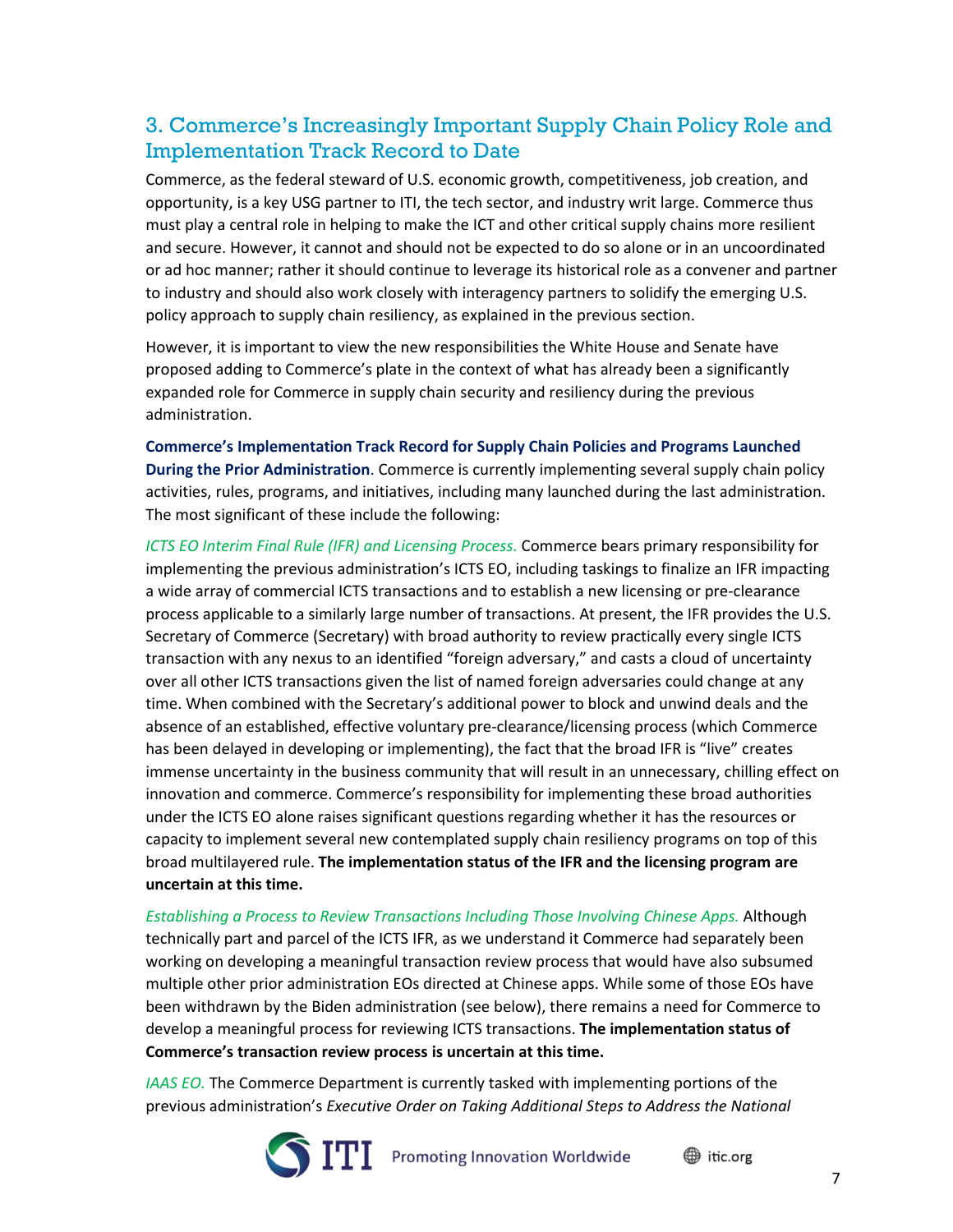*Emergency with Respect to Significant Malicious Cyber-Enabled Activities* (IaaS EO), including promulgating regulations for identity verification of foreign account holders and regulations that enables the Secretary, in conjunction with other agencies, to require IaaS providers to take "special measures" blocking them from doing business in certain foreign jurisdictions or with foreign persons identified to be engaged in patterns of conduct allowing for the use of IaaS products in malicious cyber-enabled activities. **The two sets of regulations required to be promulgated by Commerce pursuant to the IaaS EO, whose authorities overlap in some respects with the ICTS EO, are not due until next week, while implementation of a third section of the EO is delayed.**

*NDAA 2021 Provisions.* Commerce is responsible for establishing the *CHIPS* grant program pursuant to section 9902 of the 2021 NDAA and the National Semiconductor Technology Center (NSTC) pursuant to section 9906, as well as for conducting a "Study on Status of Microelectronics Technologies in the United States" pursuant to section 9904. As stated elsewhere in my testimony, ITI encourages full funding of the *CHIPS* grant program and additionally suggests that efficient implementation of the NSTC by Commerce can leverage existing, proven industry ecosystems for semiconductor R&D where there are strong track records of innovation. The implementation status of the *CHIPS* grant program is pending funding via the emergency appropriations in *USICA*.

Additionally, although not directly related to supply chain resiliency, it is notable that, over the past few years, Commerce (specifically BIS) has been tasked with **significantly expanding the export controls system to emerging and foundational technologies** via implementation of ECRA, and **BIS has also been called upon to make numerous additions to the Entity List**. All this increased activity, while certainly justifiable for national security reasons, has also had an undeniable impact on the ability of Commerce/BIS to devote resources to the implementation of supply chain resiliency initiatives.

The unclear, and in many instances delayed, implementation status of numerous of the abovelisted items helps to underscore the volume of supply chain resiliency and security responsibilities Commerce has accumulated and the resulting resource challenges it faces.

**Commerce's Implementation Track Record for Supply Chain Policies and Programs Launched During the Current Administration**. Commerce has more recently been charged with implementing several supply chain policy activities, rules, programs, and initiatives by the current White House, layered on top of all the activities stemming from the previous Administration. The most significant of these include the following:

*ASC EO.* The *ASC EO* gave Commerce two significant taskings: first, to conduct a 100-day review of the critical semiconductor supply chain and submit a report to the White House; and second, to lead a year-long comprehensive review (with DHS) and submit a report on supply chains for critical sectors and subsectors of the ICT industrial base, including the industrial base for the development of ICT software, data, and associated services." Because the ICT SCRM Task Force was asked by DHS and Commerce to help in the initial scoping of this review, I am confident in stating based on the work thus far that Commerce and DHS/CISA will both be required to expend significant additional resources to complete the *ASC EO* tasking over the next several months. I commend Commerce for its work in completing the 100-day review and for its initial outreach and partnership with the ICT SCRM Task Force on scoping the initial work for the year-long assessment and report.

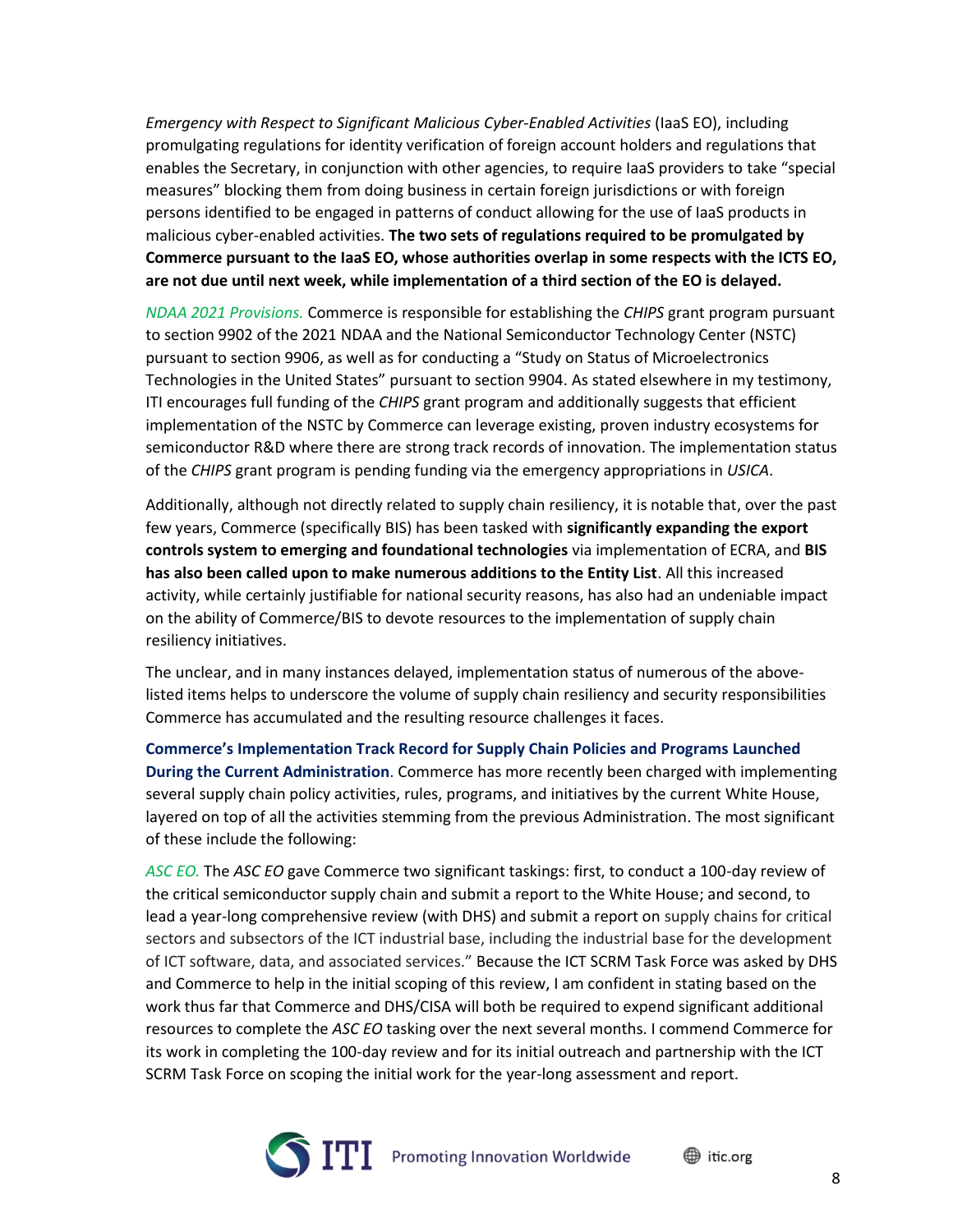*EO on Protecting Americans Sensitive Data from Foreign Adversaries.* This EO withdrew multiple EOs issued under the prior Administration banning transactions with certain Chinese apps in favor of a more process driven approach aligned with the regulatory regime required by the *ICTS EO*. It calls on Commerce to issue reports and evaluate on a continuing basis transactions involving connected software applications that may pose an undue risk of sabotage or subversion of the design, integrity, manufacturing, production, distribution, installation, operation, or maintenance of ICT or services in the United States (amongst other things). **The implementation status of this EO and how it practically relates to the implementation of several of the above articulated taskings is unclear.**

*Executive Order on Improving the Nation's Cybersecurity (Cyber EO).* Commerce, particularly through the National Institute of Standards and Technology (NIST) and NTIA, also has a primary role in implementing section 4 of the new *Cyber EO* pertaining to strengthening the software supply chain. NIST has been tasked with identifying standards and best practices for the software supply chain, defining critical software, recommending minimum standards for source code testing, and initiating pilot programs related to IoT devices and software development practices. NTIA has been tasked with publishing minimum elements for a software bill of materials (SBOM), and it is noteworthy that NTIA has previously devoted a significant amount of resources over the past two years to running a multistakeholder process to conduct foundational work on SBOM.

**It bears emphasizing that Commerce was responsible for all the above taskings even before the implementation of any potential** *USICA/EFA* **mandates or funding programs, should the bill pass the House and be signed into law. There are significant, legitimate questions that should be asked including: How do the above Commerce taskings relating to supply chain resiliency and security fit together? Does Commerce have sufficient resources and expertise to implement all these tasking simultaneously? And which bureau, office or other entity within Commerce is best equipped to lead and drive a coherent and coordinated approach to implementing supply chain resiliency across Commerce's many taskings?**

### 4. Recommendations for Effective Implementation of Supply Chain Resiliency Policy

My testimony thus far helps to illustrate the substantial amount of progress that has been made by the Biden Administration and Congress to identify problems regarding the resiliency of key supply chains and craft sound policies to address these issues. However, such progress will not necessarily translate into effective implementation of those policies by Commerce and other federal stakeholders, particularly given the existing array of taskings Commerce is already implementing. Below I offer recommendations intended to help position Commerce and other relevant federal stakeholders for success in implementing the various emerging planks of U.S. supply chain resiliency policy, along with Commerce's many ongoing holdover responsibilities in this area.

**Commerce should develop and articulate a strategic, coordinated plan for implementing its numerous supply chain taskings**. As mentioned earlier in my testimony, ITI has consistently advocated for a centrally coordinated and holistic USG-wide approach to supply chain resiliency and security policymaking. Given the volume of supply chain taskings that have been layered upon Commerce by successive administrations as well as the new responsibilities contemplated by USICA, a coordinated, holistic, and strategic approach within Commerce is also clearly necessary to

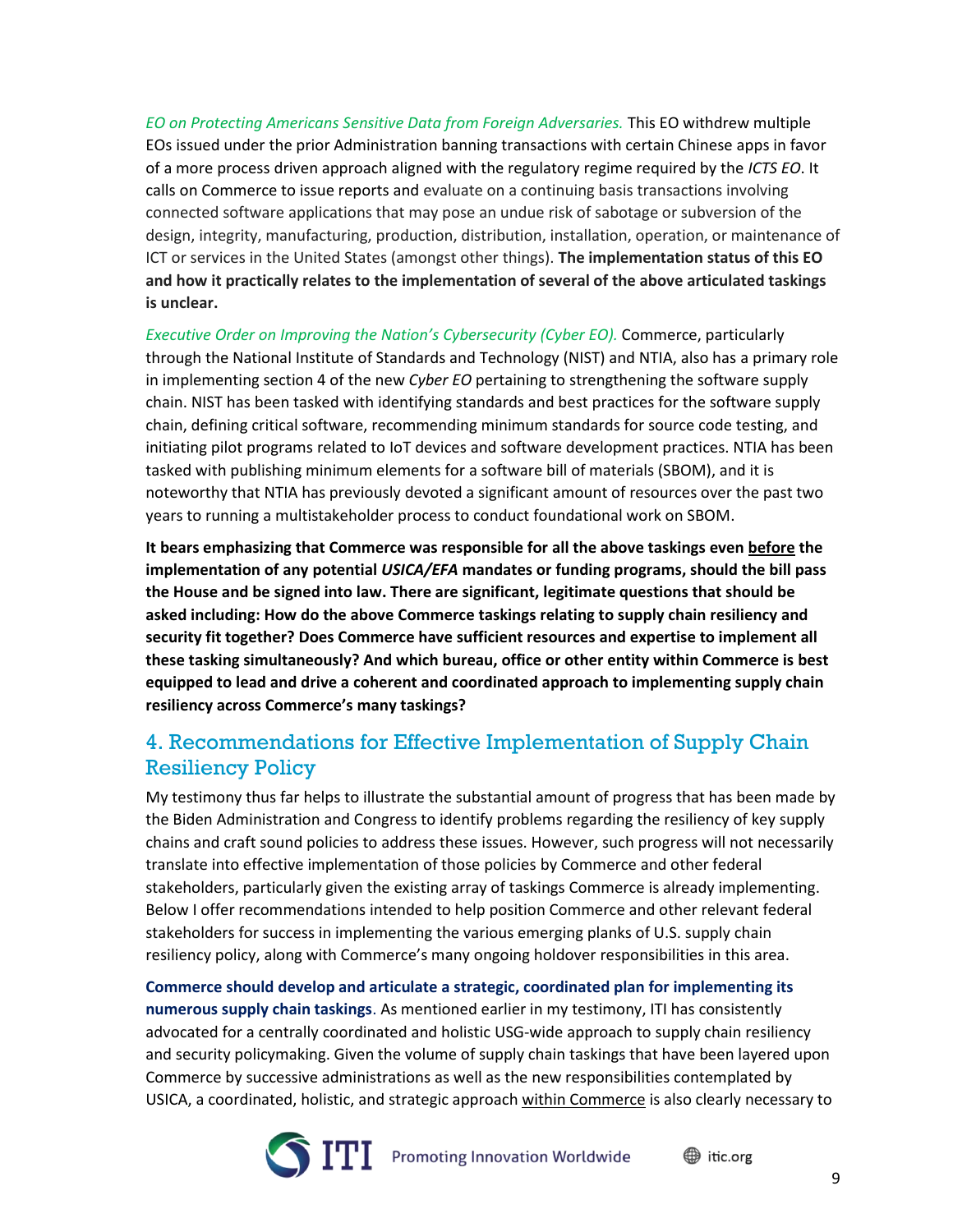effectively implement its numerous supply chain taskings. Commerce is the preeminent federal stakeholder equipped to balance important U.S. competitiveness and economic interests with national security. Two key features of a strategic approach to achieve this balance should include identifying and empowering a specific entity within Commerce to lead and coordinate this work and ensuring that Commerce does not attempt to do all this work itself. Rather, Commerce should prioritize working with industry and other federal partners to create synergies and stretch scarce resources.

**Congress should ensure that Commerce has adequate resources to effectively implement supply chain resiliency policy, including fully funding** *CHIPS* **and providing Incentives to enhance the domestic semiconductor ecosystem.** ITI encourages the USG to provide meaningful incentives to increase domestic semiconductor manufacturing capacity of both leading edge and mature node semiconductors and to increase semiconductor R&D funding and prototyping. We encourage the U.S. House of Representatives to follow the Senate's lead and provide robust funding for *CHIPS* at the \$50 billion level included in the 100-Day Report and Senate passed *USICA*, without distorting the incentives or the semiconductor market by favoring some sectors or applications over others, as a fundamental first step to boost the domestic semiconductor supply chain. These efforts should remain open to all multi-national chip manufacturers that meet the standards and guidelines set forth in *CHIPS*. Beyond that, it is imperative that Commerce is adequately resourced – in terms of both funding and staff – to carry out the full slate of supply chain resiliency policy activities identified above.

**Commerce should prioritize close coordination with industry, including by leveraging existing partnerships, information sharing programs and innovation ecosystems**. Policymakers and companies each have important and distinct roles to play in implementing supply chain resiliency. The USG has information that companies do not have about national security threats, whereas companies have information that governments do not have about their network operations and how they detect, manage, and defend against risks to data, systems, networks, and supply chains. Both policymakers and industry should communicate regularly and robustly about relevant risks (consistent with limitations relating to classified information and business confidentiality), including through opportunities for industry input in regulatory rulemaking processes, public-private task forces and other collaborative mechanisms, and informal relationships between policymakers and companies. As I stated earlier, the ICT SCRM Task Force provides an excellent model of publicprivate collaboration on supply chain matters that Commerce can draw inspiration from as it helps to launch the new Supply Chain Disruptions Task Force, which we urge Commerce to synchronize with the ICT SCRM Task Force.

**Congress should ensure adequate liability protections to promote and incentivize the sharing of supply chain risk information.** We appreciate the attention of the Senate Commerce Committee to include liability protections as part of USICA's supply chain resiliency fund to spur much needed voluntary sharing of SCRI. Increased information-sharing regarding risks related to suppliers and other aspects of the ICT supply chain can help both the government and industry to identify and mitigate supply chain risks. Currently, companies face challenges in sharing supplier risk information. This includes the legal risk of sharing potentially derogatory information about a supplier, the administrative barriers for federal personnel to share detailed, actionable information with individuals who do not hold clearances, and instances where the Federal government

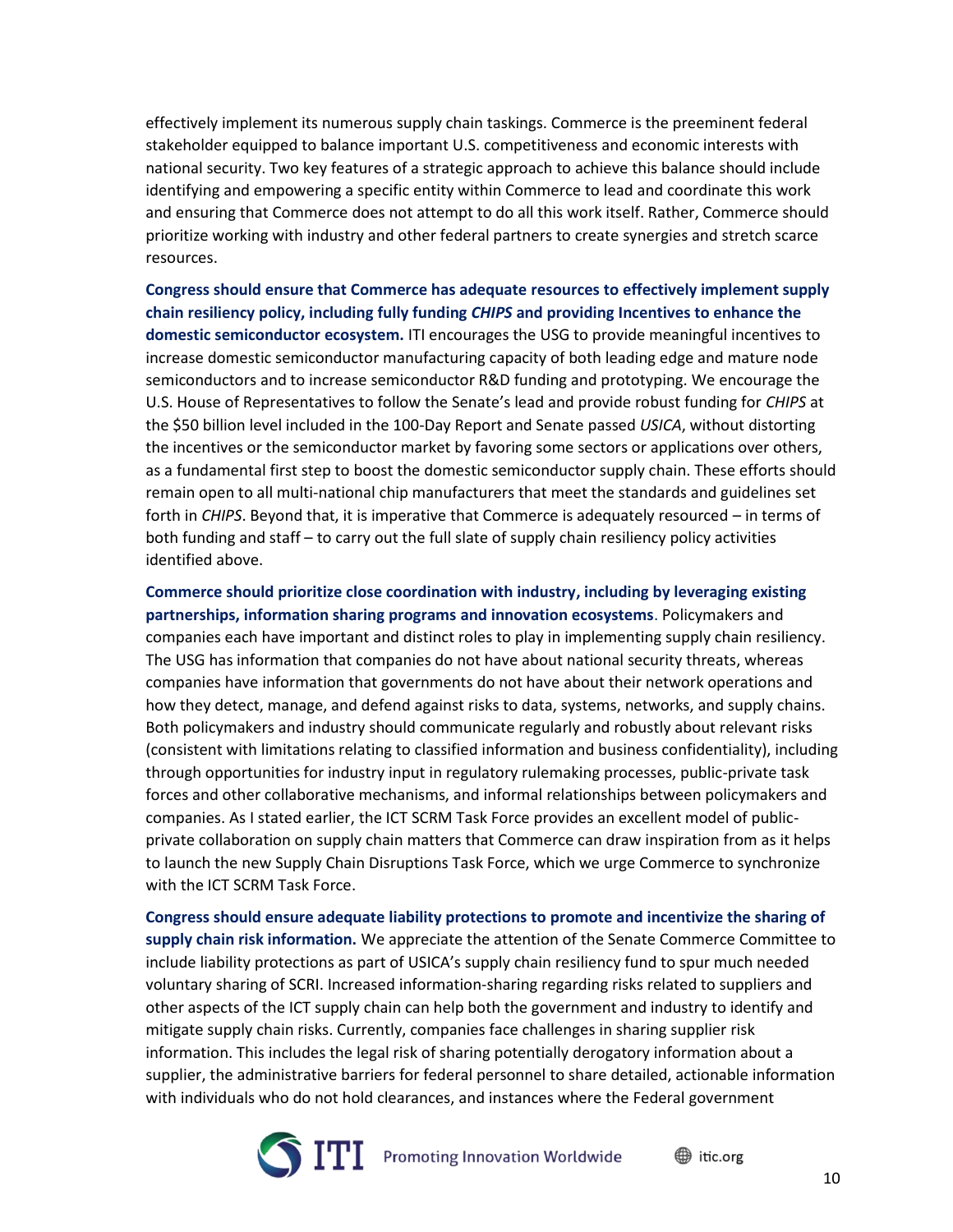withholds vulnerability disclosures for offensive purposes. The ICT SCRM Task Force has developed a legislative proposal that would amend CISA 2015 to provide liability protections for companies that share SCRI information in good faith. This is a superior approach to the proposed extension of certain PCII protections in the Senate-passed USICA for several reasons. Most notably the PCII liability protections may not extend to industry-industry sharing of SCRI (which is much needed for companies to share information across their supply chains) and PCII may not preclude all regulatory uses of shared SCRI. Further, the PCII sections of USICA would not preclude potentially expensive lawsuits (because the provisions do not result in an automatic dismissal of lawsuits as does CISA 2015). Finally, PCII comes with heavy administrative burdens (including that companies need to apply to be part of the PCII program, be approved by DHS, and mark all covered materials), whereas CISA 2015 protections are automatically conferred to all shared information.

**Commerce should focus the scope of the ICTS EO to ensure that covered transactions are prioritized and targeted according to discrete national security risks.** In its current form, the ICTS EO and associated rulemakings will not only have potentially devastating effects on U.S. competitiveness and innovation, casting a cloud of uncertainty over almost all ICTS transactions with foreign entities, with limited benefit to ICTS security, but because the current scope of the ICTS EO and IFR remain so broad, implementation "as-is" will also sap a disproportionate amount of Commerce resources. We agree that supply chain security is imperative to facilitating trust, but the ICTS EO in its current state does not achieve those objectives, in large part because it focuses on risks associated with foreign adversaries to the exclusion of other risk-based considerations. Therefore, revising the EO and the scope of its rulemaking to ensure it is targeted at identifying and managing the greatest risks would allow U.S. companies to conduct global business with certainty, thus improving competitiveness and allowing for continued innovation across borders, while also freeing up otherwise limited Commerce resources.

**Commerce and other USG Stakeholders should deepen engagement with international partners and pursue a coordinated approach to supply chain resiliency**. Global ICT SCRM challenges ultimately call for globally scalable solutions, and we encourage the USG to collaborate with international partners and allies on supply chain resiliency issues to further common approaches to technology-related national and economic security risks – including through promotion of global, consensus-based, industry-led standards. For example, ITI welcomes the recent establishment of the U.S.-EU Trade and Technology Council as providing an opportunity to strengthen engagement and cooperation between the U.S. and EU on semiconductor and other strategic supply chains by conducting joint supply chain reviews to identify collaborative actions to improve resilience across semiconductor and other strategic supply chains.

### Conclusion

Members of the Committee, ITI and our member companies are pleased you are examining how best to implement supply chain resiliency.

The USG has an unprecedented opportunity to lead on supply chain resiliency policy, and to do so it must work collectively, via public-private collaboration and across the federal government, both domestically and on the global stage. Commerce is appropriately at the center of this effort, but to succeed in implementing the many critical programs, rules and other taskings addressed in my testimony it must adopt a holistic, coordinated approach, exhibit strong leadership, embrace